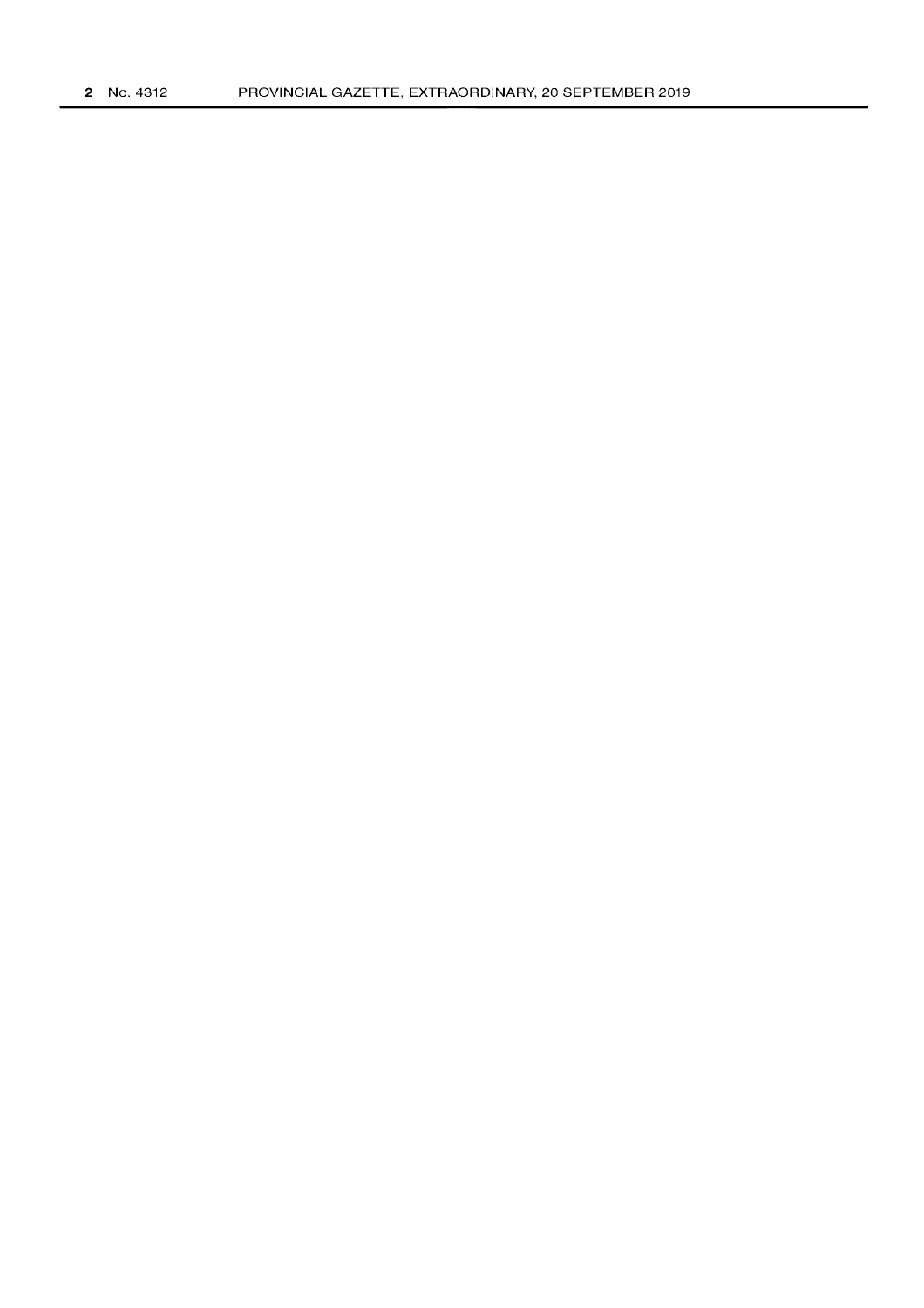## **CONTENTS**

|     |                                                                                                                           | Gazette<br>No. | Page<br>No. |
|-----|---------------------------------------------------------------------------------------------------------------------------|----------------|-------------|
|     | <b>PROVINCIAL NOTICES • PROVINSIALE KENNISGEWINGS</b>                                                                     |                |             |
| 267 | Local Government: Municipal Property Rates Act (6/2004): EC104 Makana Municipality approved property<br>rates for 2019/20 | 4312           |             |